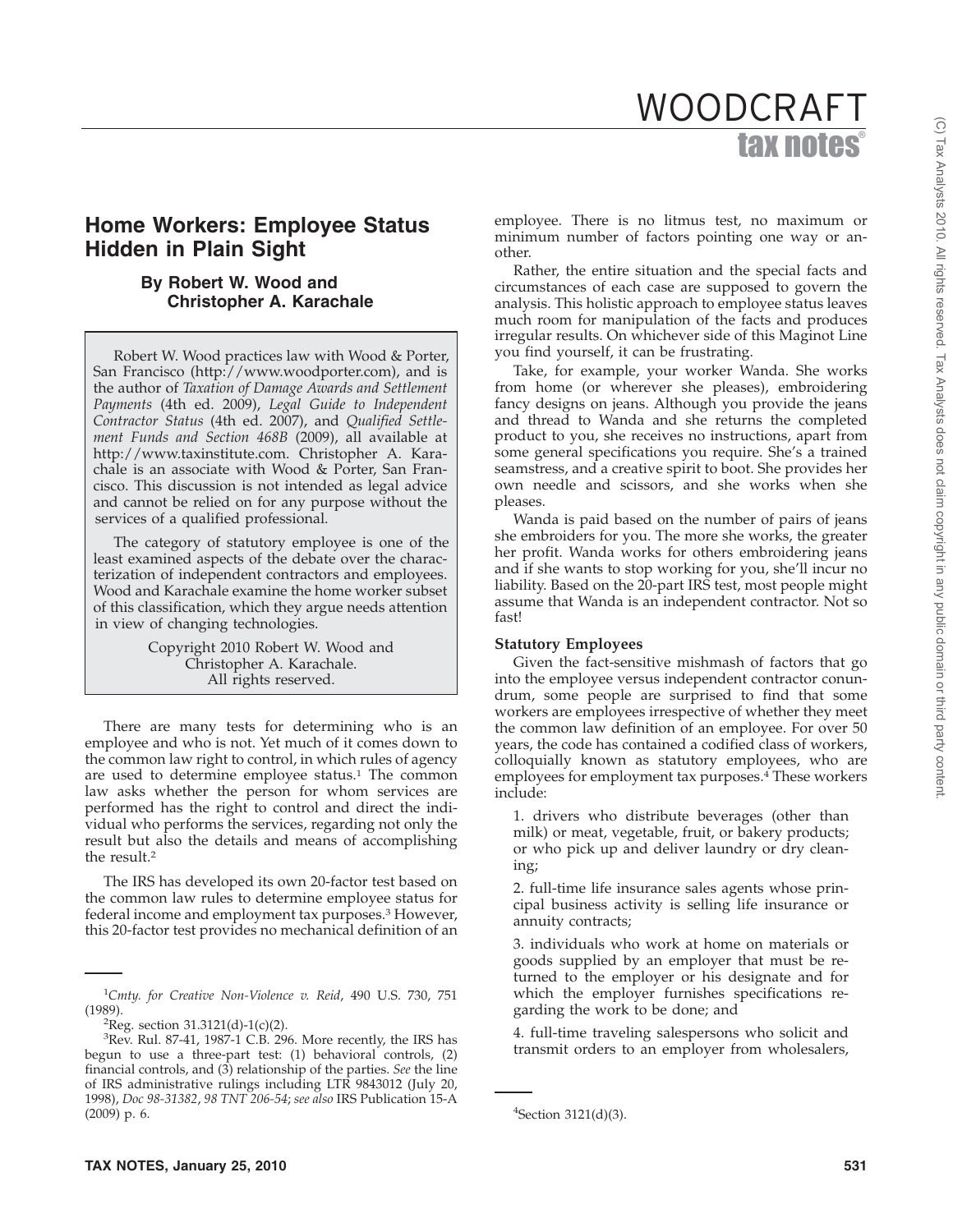retailers, contractors, or operators of hotels, restaurants, or other similar establishments.

Interestingly, these statutory employees are not true employees for all tax purposes. An employer must withhold Social Security and Medicare (FICA) taxes from the wages of statutory employees only if all three of the following conditions are met: (1) The contract of service contemplates that substantially all the services are to be performed personally by the individual, (2) the worker has no substantial investment in the facilities used in connection with the performance of the services, and (3) the services are part of a continuing relationship with the person for whom the services are performed and are not in the nature of a single transaction.5

Furthermore, no withholding of federal unemployment (FUTA) tax is required for two classes of statutory workers: full-time insurance salespeople and home workers. Finally, no federal income tax withholding is required from the wages of any of the statutory employees.6

### **Home Workers**

Of these independent contractor/employee hybrids, the most interesting is the home worker. Let's fastforward the example of our jean embroidery and bring Wanda into the 21st century. Suppose now that Wanda works for your Internet company, doing streaming video editing for your slick Web site. She still works from home, but now her work requires her to invest in expensive video editing software and a high-end computer. She works remotely using a virtual private network (VPN) to connect to your computer servers.

Although Wanda's work is now materially different from her work as an embroiderer, the IRS may still classify her as a home worker. It is not clear, however, that the home worker classification was intended to be so far-reaching. The legislative history of section 3121 describes home workers:

Included within this occupational group are individuals who fabricate quilts, buttons, gloves, bedspreads, clothing, needle craft products, etc., or who address envelopes, off the premises of the person for whom such service is performed, under arrangements whereby they obtain from such person the materials or goods with respect to which they are to perform such service and are required to return the processed materials to such person or a person designated by him.7

The IRS's application of the home worker classification has begun to encompass far more workers than Congress probably intended. Given the growing tendency for independent contractors to work from home (or at least off-site) using telecommuting and Internet technologies, it is possible that many more workers will be classified as statutory employees.

# **Antiquated Rules and Statutory Shortcomings**

The home worker classification has been applied to a wide variety of workers.<sup>8</sup> The IRS has typically classified garment workers as statutory employees of the home worker variety.9 There is also a long line of IRS administrative materials in which workers performing secretarial work, typing work — and more recently computer work — have been deemed to be home workers.10

One problem with the static codification of the home worker designation is that it fails to account for recent technological changes. Two integral aspects of the home worker designation are that: (1) the worker makes no substantial investment in the facilities used in connection with the performance of the services, $11$  and (2) the materials or goods on which the worker performs his services are furnished by the person for whom the services are performed and returned by the worker to that person.12 The IRS is applying both these criteria in ways that do not account for recent technological and telecommuting changes that are ubiquitous in business today.

# **Substantial Investment**

First, independent contractors working at home now often spend thousands of dollars on their computer equipment. Some independent contractors, such as technical or medical transcriptionists, may spend additional sums on equipment dedicated solely to their technical services. The IRS has ruled that the furnishing of a computer by the home worker, standing alone, does not constitute a substantial investment in facilities used in the work (because a computer may be used for purposes not related to the particular services).13

However, this analysis overlooks the very real fact that computer equipment now used by Web designers and computer programmers may constitute a substantial investment. Indeed, a federal district court in Texas has ruled just that. In *Lee v. United States*, <sup>14</sup> the court held that home workers who manufactured or assembled garments for a clothing manufacturer did have a substantial investment in facilities used in connection with the performance of their services and were therefore not employees for Social Security purposes.

In *Lee*, each pieceworker owned at least one indispensable piece of sewing equipment, a commercial grade

<sup>&</sup>lt;sup>5</sup>See IRS Publication 15-A (2009), p. 5.<br><sup>6</sup>See id

*See id.*

<sup>7</sup> H.R. Rep. No. 81-1300, 85th Cong., 1st Sess. (1949), 1950-2 C.B. 255, 287.

<sup>8</sup> Some of these are so specific as to be comical: *e.g.,* grading math exercises (LTR 5802112390A (Feb. 11, 1958)); salvaging hypodermic needles (LTR 6008102630A (Aug. 10, 1960)); tying fishing flies (LTR 6207268610A (July 26, 1962)); and removing insects from nests and sorting them (LTR 8110143 (Dec. 12,  $1980$ ).

*See* LTR 6308233110A (Aug. 23, 1963); LTR 6310102290A (Oct. 10, 1963); Rev. Rul. 72-88, 1972-1 C.B. 319; LTR 9511001

<sup>(</sup>Nov. 21, 1994), *95 TNT 54-17*. <sup>10</sup>*See* Rev. Rul. 64-280, 1964-2 C.B. 384; Rev. Rul. 70-340, 1970-1 C.B. 202; LTR 8451004 (Aug. 1, 1984); LTR 9535002 (Mar.

<sup>&</sup>lt;sup>11</sup>Section 3121(D)(3) flush language; reg. section 31.3121(d)-1(d)(4)(i).

<sup>&</sup>lt;sup>12</sup>Section 3121(D)(3)(C); reg. section 31.3121(d)-1(d)(1)(iii).<br><sup>13</sup>LTR 8451004.<br><sup>14</sup>870 F. Supp. 137 (W.D. Tex. 1994).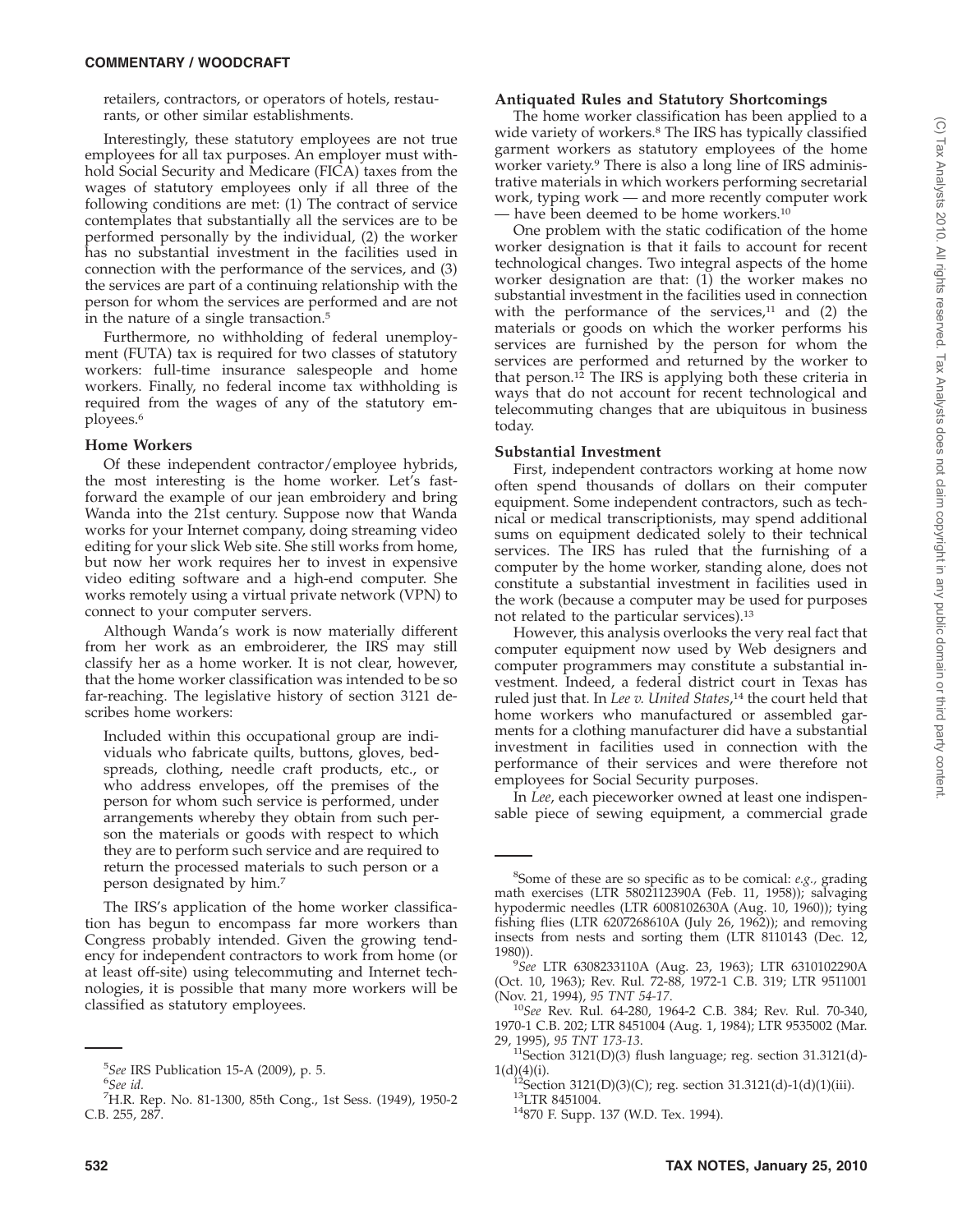sewing machine, costing approximately \$1,000. Most of the pieceworkers also owned a sew-serger, costing anywhere from \$1,400 to \$2,600. Some of the pieceworkers even owned a computerized sewing machine, costing approximately \$2,400. The district court found that the cost of the equipment was clearly substantial as a matter of law*.*

The court in *Lee* appears to have recognized that increasingly sophisticated technology used by workers at home may require a substantial investment. For example, computer engineers and video programmers often perform services from home as independent contractors. They may use computer equipment that requires investments in the tens of thousands of dollars.

The home worker definition was intended to encompass workers making minimal investments in needles and thread — not computer programmers whose work requires investments in technology of thousands of dollars. Thus, if the IRS continues to apply its general rule that an investment in a computer is not substantial, it fails to take into consideration the very real and significant cost of equipment required of some workers to remain competitive in the computer and technology industries.

#### **Receipt and Return of Materials and Goods**

The second prerequisite to being classified as a home worker is that the worker must receive goods or materials from the employer on which services are performed, and then return the goods or materials to the employer. This requirement, applied literally, should not sweep into the statutory employee category many individuals working from home using VPN telecommuting technology.

Materials and goods are not defined by statute or regulation, but the Tax Court recently offered an interpretation. Unfortunately, its wooden analysis fails to address the questions that modern electronic communications create.

In *Vanzant v. Commissioner*, <sup>15</sup> the Tax Court assessed the home worker status of an educational consultant who collected data from different schools, input the data onto a ''software template'' supplied by the employer, and later e-mailed the template back to the employer. The court acknowledged that there is no guidance on the definition of materials or goods and therefore resorted to the dictionary.

According to the *American Heritage Dictionary,* materials are the ''tools or apparatus for the performance of a given task.''16 The court said the taxpayer was required to use the software template to perform her duties. Thus, the software template was considered a material.

The Tax Court's failure to articulate a more developed analysis is unfortunate. Technology today clearly allows workers to perform their tasks remotely, while never actually receiving tangible goods or materials from an employer, and never actually returning goods or materials. For example, a VPN allows an off-site worker to

access electronic information stored on an employer's servers. As a result, the employer never "furnishes" the information to the worker.

Rather, these data physically remain on the servers of the employer at the employer's place of business (or server location). The worker simply manipulates the information remotely. That means the worker never "returns" the goods or materials to the employer either. The worker is effectively performing services as though he were actually at the employer's site. (Of course, that analysis by itself may suggest the worker would be an employee under the traditional 20-factor test, but that is a separate question.)

Often, the lone material or good an employer may supply to a worker using a VPN is the code or a portable key fob allowing the worker access to the server. However, the worker does not return this code or key fob as part of the completed work. That makes the situation distinguishable from the situation in *Vanzant*, in which the worker returned the software template as part of her piecework.

Furthermore, in the typical modern telecommuting situation, the worker returns nothing to the employer that is even remotely analogous to the tangible objects quilts, gloves, bedspreads, or envelopes — contemplated in the legislative history to the home worker provision.17

In sum, the technological advances available to workers working with computers and their remote access capabilities have created a working relationship that seems at odds with the home worker nomenclature. Indeed, many workers using secure remote access technology should arguably not meet the statutory definition of a home worker. At the very least, the dynamic has changed — and is continuing to evolve — dramatically.

The problem, it appears, is that the IRS is trying to assess these workers using criteria that are nearly 50 years old. Perhaps that is not the Service's fault, but it is not the fault of the workers or of the companies paying them either. The changing technology used by off-site workers means that these workers simply do not receive goods or materials and return them after performing services on them.

#### **Conclusion**

There are many factors that may validly demonstrate that an individual telecommuting from home is a home worker. However, a modern video programmer such as Wanda probably shouldn't be a statutory home worker. First, the IRS should reassess whether the furnishing of a computer and other technology, by itself, can never be a substantial investment. The financial investment in equipment required of some independent contractors in the technology sector is often substantial in a very literal sense. Besides, ''substantial'' is a relative term subject to much flexibility.

Second, the IRS and courts should carefully apply the literal requirement that home workers receive and return goods or materials. Without satisfying this condition, the

<sup>15</sup>T.C. Summ. Op. 2007-195, *Doc 2007-25748*, *2007 TNT 224- 10*.

<sup>161079 (4</sup>th ed. 2006).

<sup>17</sup>H.R. Rep. No. 81-1300, 85th Cong., 1st Sess. (1949), 1950-2 C.B. 255, 287.